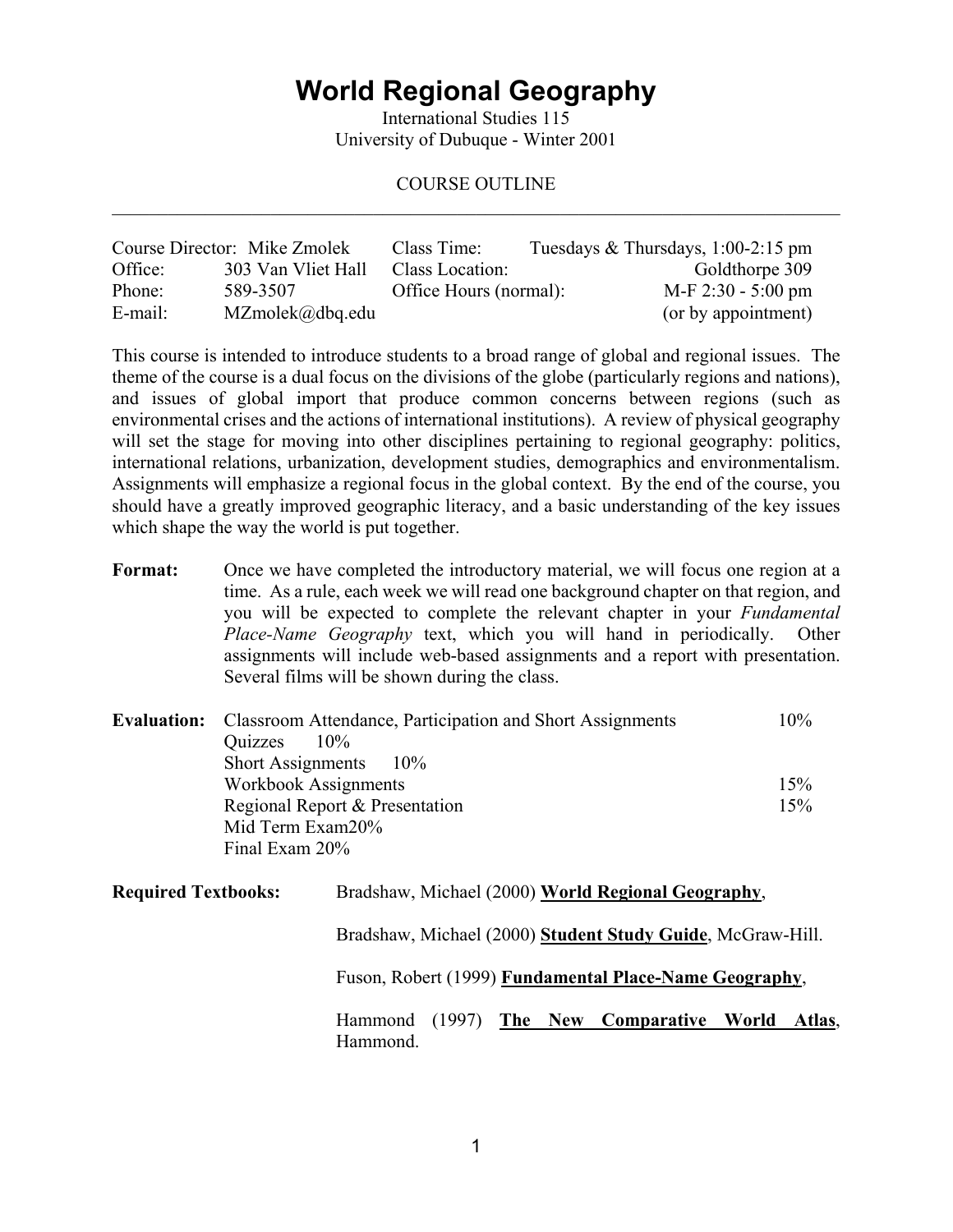# **World Regional Geography**

International Studies 115 University of Dubuque - Winter 2001

## TENTATIVE SYLLABUS & LECTURE SCHEDULE (Subject to Revision)  $\_$  , and the contribution of the contribution of the contribution of the contribution of  $\mathcal{L}_\text{max}$

**Please Note** that your workbook and reading assignments are listed in the order in which you should tackle them. After the first week or two of introduction, we will be proceeding by regions.

- 1, So the first thing you may want to do when studying a region is to look at some of the maps in your atlas. Tip: keep your atlas open as you continue with other reading.
- 2. You will then want to do some exercizes to help you familiarize yourself with the region, so you will want to do your workbook assignment in *Fundamental Place-Name Geography*.
- 3. Then you will want to read the assigned reading from either your *Course Reader* or the *World Regional Geography* text.
- 4. If you are reading from the latter, you have the option of doing a check-up with your *Student Study Guide*. Remember, this is optional. Also, I will be asking you **not** to do some sections so we can do them as a group in class.

| <b>Text Abbreviations:</b> | $WRG =$    |     | World Regional Geography                |
|----------------------------|------------|-----|-----------------------------------------|
|                            | <b>SSG</b> | $=$ | <b>Student Study Guide</b>              |
|                            | <b>FPG</b> | $=$ | <b>Fundamental Place-Name Geography</b> |
|                            | Atlas $=$  |     | Hammond New Comparative Atlas           |
|                            | Kit        | $=$ | Course Reader                           |

#### Jan. 16 (Tu): **Introduction**

Handout: Course Outline/Syllabus/Assignments

#### **Part One: Regions and Divisions of the Globe**

Jan. 18 (Th): **Features of the Globe: Maps Seminar and Discussion**  Maps: Atlas, look over pages 4-7, 10-13, 26-27 and 71 Workbook: FPG, Complete Chapter 1: "The Continents and Oceans", pp. 1-6 Reading: WRG, read pages 582-583: Appendix:"Map Projections"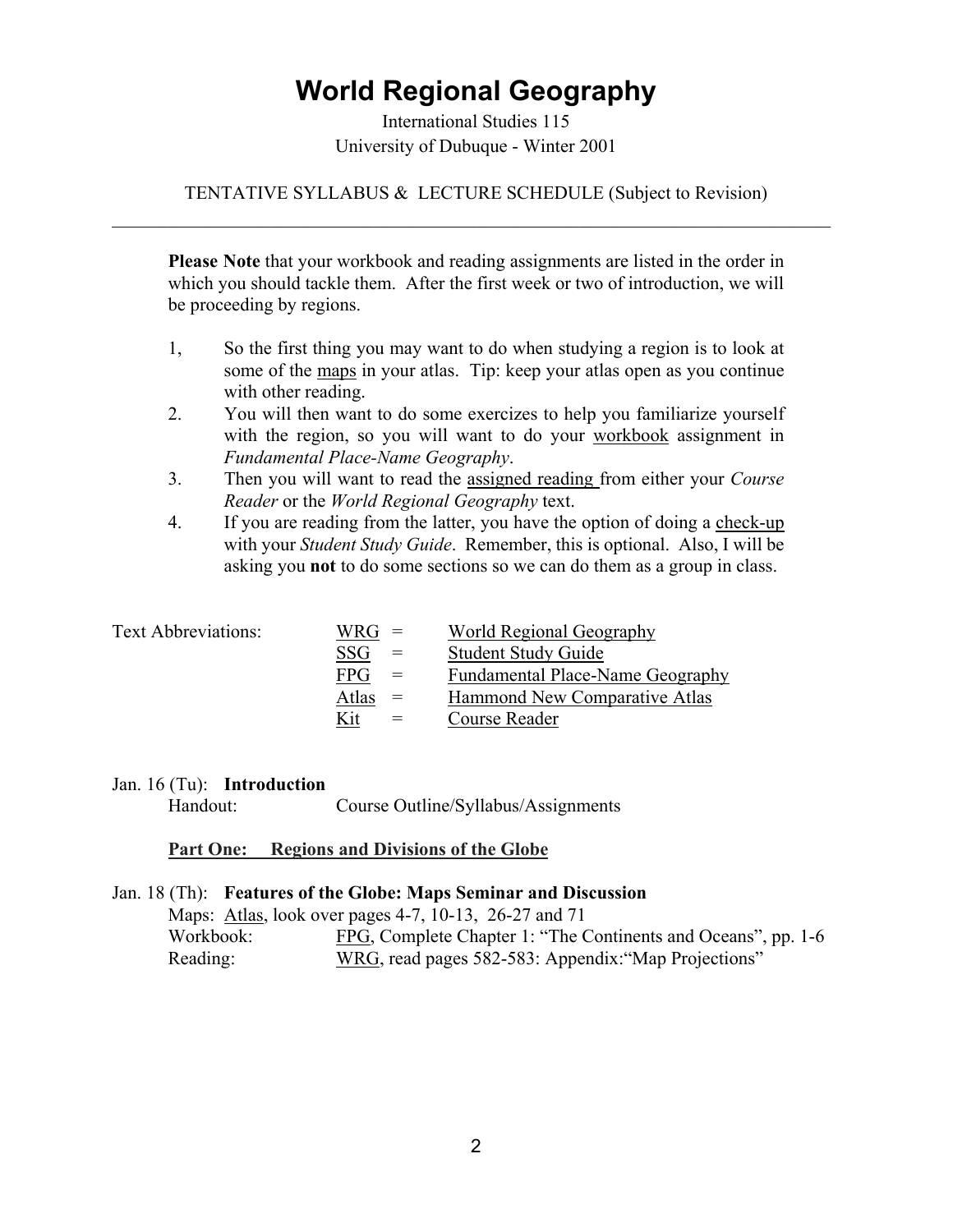|                                                 | Jan. 23 (Tu): The Gulf War and the "New World Order"                  |
|-------------------------------------------------|-----------------------------------------------------------------------|
| Film in class:                                  | "Paying the Price"                                                    |
| Readings:                                       | Kit, Reading #1: "World Order and Political Space"                    |
|                                                 | WRG, Ch. 1: "A New Global Order and Geography", pp. 1-9               |
|                                                 | Jan. 25 (Th): Guest Speaker: Kathy Kelly, of Voices in the Wilderness |
| Region in Focus: The "Middle East"              |                                                                       |
| Film in class:                                  | [we will finish Tuesday's film]                                       |
| Maps:                                           | Atlas, pages 52 and 69-69                                             |
| Workbook:                                       | FPG, Complete Chapter 7: "Asia" [I. Southwest Asia], pages 70-76      |
| Reading:                                        | WRG, Ch. 4: "Northern Africa and Southwestern Asia",                  |
| pp. 133-147                                     |                                                                       |
|                                                 | Jan. 30 (Tu): Key Concepts and Issues in Regional Geography           |
| Readings:                                       | WRG, Ch. 1: "A New Global Order and Geography", pp. 9-26              |
|                                                 | WRG, Ch. 2: "Basics of World Regional Geography"                      |
|                                                 | especially pages pages 28-36                                          |
| Check-up:                                       | SSG, Chapters 1-2                                                     |
| Feb. 1 (Th): Locating the World's Resources     |                                                                       |
| Reading:                                        | Kit, Reading #2: "Energy, Minerals and Other Earth Resources"         |
| Feb. 6 (Tu): The "Middle East" and North Africa |                                                                       |
| Region in Focus: The "Middle East"              |                                                                       |
| Reading:                                        | WRG, Chapter 4: "Northern Africa and Southwestern Sahara",            |
|                                                 | finish the chapter, pages 147-182                                     |
| $Check-up:$                                     | SSG, Chapter 4                                                        |
| Feb. 8 (Th): Geography of Sub-Saharan Africa    |                                                                       |
| Region in Focus: Sub-Saharan Africa             |                                                                       |
| Maps:                                           | Atlas, pages 64-70                                                    |
| Workbook:                                       | FPG, Complete Chapter 8: "Africa"                                     |
| Reading:                                        | WRG, Chapter 3: "Africa South of the Sahara"                          |
| Check-up:                                       | SSG, Chapter 3                                                        |
| <b>Part Two:</b>                                | <b>Globalization in a World Order of States and Nations</b>           |
| Feb. 13 (Tu): What is 'Globalization'?          |                                                                       |
| Region in Focus: Sub-Saharan Africa             |                                                                       |
| Film in class:                                  | "Delta Force"                                                         |
| Reading:                                        | Kit, Reading #3: "A Global World? - Introduction"                     |
|                                                 |                                                                       |
|                                                 |                                                                       |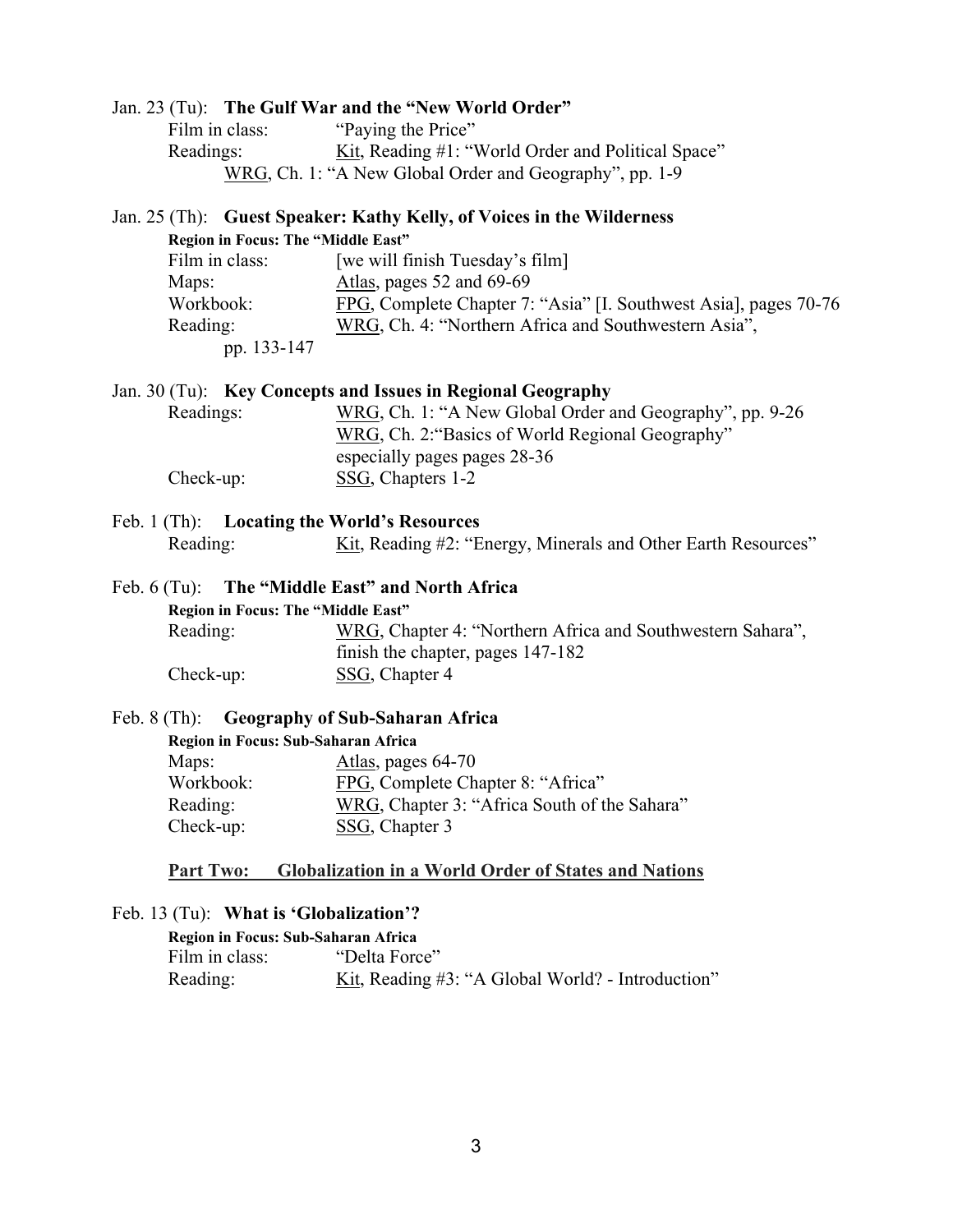#### Feb. 15 (Th): **The Changing Nation State**

| <b>Region in Focus: Western Europe</b> |                                                              |
|----------------------------------------|--------------------------------------------------------------|
| Maps: Atlas, pages 38-43               |                                                              |
| Workbook:                              | FPG, Chapter 4, "Western Europe", pages 44-57                |
| Readings:                              | WRG, Chapter 7, "Europe", pages 288-355                      |
|                                        | Kit, Reading #4: "The Exaggerated Death of the Nation-State" |
| $Check-up:$                            | SSG, Chapter 7                                               |

#### Feb. 20 (Tu): **Economic Regionalism**

| <b>Region in Focus: East Asia</b> |                                                      |
|-----------------------------------|------------------------------------------------------|
| Maps:                             | Atlas, pages 38-51 and 54-55                         |
| Workbook:                         | FPG, Chapter 7, "Asia" [III. East Asia]: pages 79-83 |
| Reading:                          | WRG, Chapter 6: "Eastern Asia", pages 226-271        |
|                                   | Kit, Reading #5: "The Drive to Global Regions?"      |

Feb. 22 (Th): **Urbanization and Social Change: Global Contexts Region in Focus: East Asia** Reading: Kit: Reading #6: "Global Restructuring..."

*\*DUE:* Outlines for Essay Assignments.

### Feb. 27 (Tu): **Review of Part I and what we've covered of Part II** *\*Students will hand in Fundamental Place-Name Geography texts*

## Mar. 1 (Th): **Mid Term Exam**

#### *Spring Break*

Mar. 13 (Tu) **Globalization and Social Change: Local Contexts Region in Focus: Southeast Asia** Film: "Indonesia: Islands on Fire" Maps: Atlas, pages 56-57 Workbook: FPG, Chapter 7, pages 79-83

Mar. 15 (Th) **Nations versus State** 

**Region in Focus: Southeast Asia** Readings: WRG, Chapter 6, pages 271-284, also review pages 41-42 Check-up: SSG, Chapter 6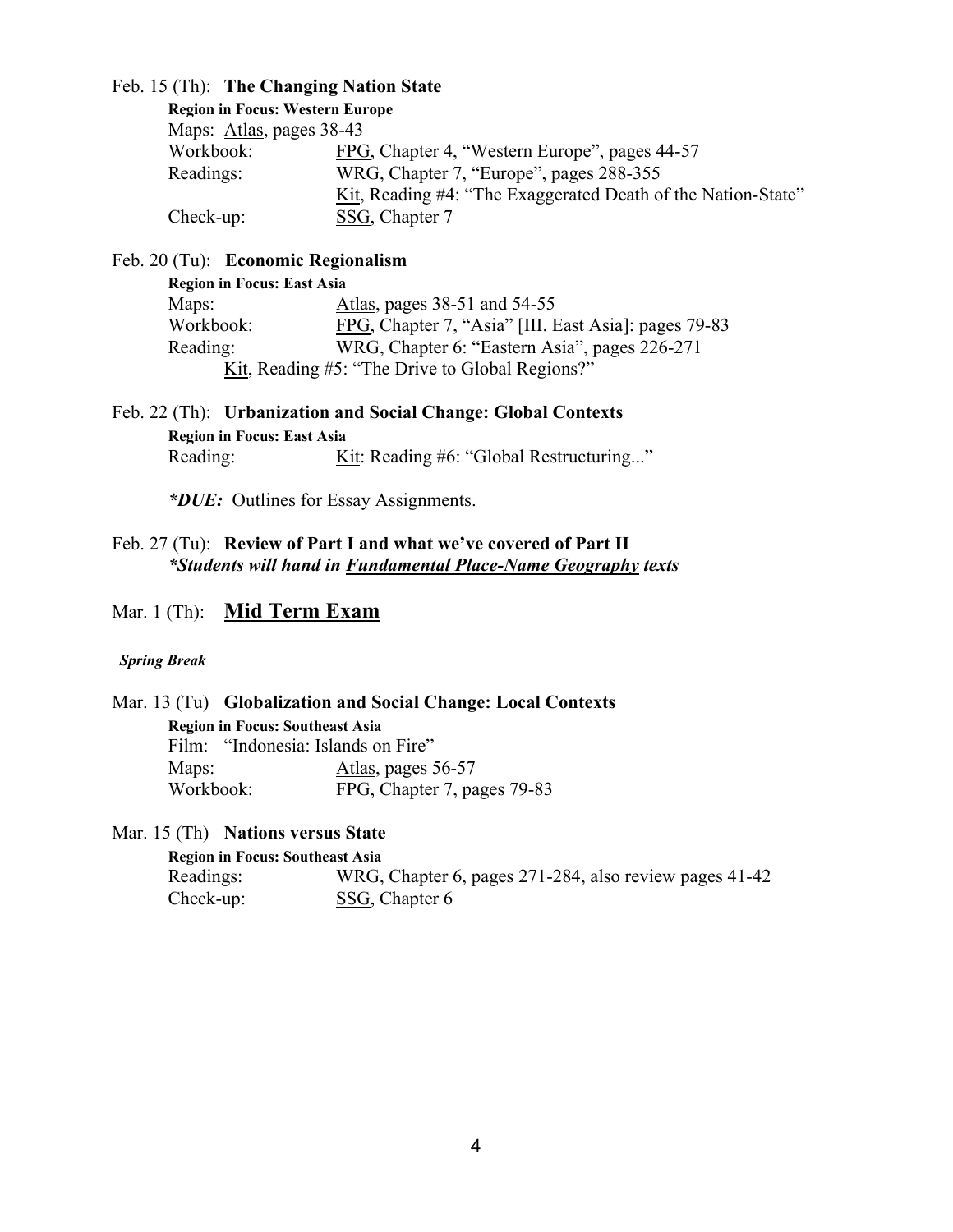|             | Region in Focus: Eastern Europe, Russia and the Newly Independent States |
|-------------|--------------------------------------------------------------------------|
| Maps:       | Atlas, pages 44-47                                                       |
| Workbook:   | FPG, Chapter 5: "Eastern Europe", pages 58-61, and                       |
|             | Chapter 6: "The Commonwealth of Independent States (CIS)",               |
|             | pages $62-69$                                                            |
| Reading:    | WRG, Chapter 8: "Commonwealth of Independents States",                   |
|             | pages 356-404                                                            |
| $Check-up:$ | SSG, Chapter 8                                                           |

## Mar. 20 (Tu): **The Legacy of Communism and the Post-Communist World**

## Mar. 22 (Th): **Student Presentations**

| <b>Region in Focus: Central America</b> |                                                                    |
|-----------------------------------------|--------------------------------------------------------------------|
| Film in class:                          | "Panama Deception"                                                 |
| Maps:                                   | Atlas, pages 80-81                                                 |
| Workbook:                               | FPG, Chapter 2: "North America II: Middle America",<br>pages 22-35 |
| Reading:                                | WRG, Chapter 10: "Latin America", pages 491-495                    |

### Mar. 27 (Tu): **World Order in the Americas**

## Mar. 29 (Th): **The New World Core**

| Region in Focus: North America (Canada, the United State and Mexico) |                                                                                |  |
|----------------------------------------------------------------------|--------------------------------------------------------------------------------|--|
| Film in class:                                                       | [we will finish Tuesday's film]                                                |  |
| Maps:                                                                | Atlas, pages 72-79                                                             |  |
| Workbook:                                                            | FPG, Chapter 2: "North America I: Canada and the United States",<br>pages 7-22 |  |
| Reading:                                                             | WRG, Chapter 9: "Anglo America", pages 405-464; and                            |  |
| $Check-up:$                                                          | WRG, Chapter 10: "Latin America", pages 483-491<br>SSG, Chapter 9              |  |

## **Part Three: Environmental Science, Ecology and Development**

## Apr. 3 (Tu): **Environmentalism and Ecology**

| Film in class: | "Yakoana"                                 |
|----------------|-------------------------------------------|
| Reading:       | Kit, Reading #7: "Upholding Human Rights" |

## Apr. 5 (Th): **Environmental Crises and Responses**

| <b>Region in Focus: South America</b> |                                                                  |
|---------------------------------------|------------------------------------------------------------------|
| Film in class:                        | [we will finish Tuesday's film]                                  |
| Maps:                                 | Atlas, pages 82-88                                               |
| Workbook:                             | FPG, Chapter 3: "South America", pages 36-43                     |
| Readings:                             | WRG, Chapter 10: "Latin America", pages 465-482 and 496-516      |
|                                       | Kit, Reading #8: "The Transnational Politics of the Environment" |
| Check-up:                             | SSG, Chapter 10                                                  |
|                                       |                                                                  |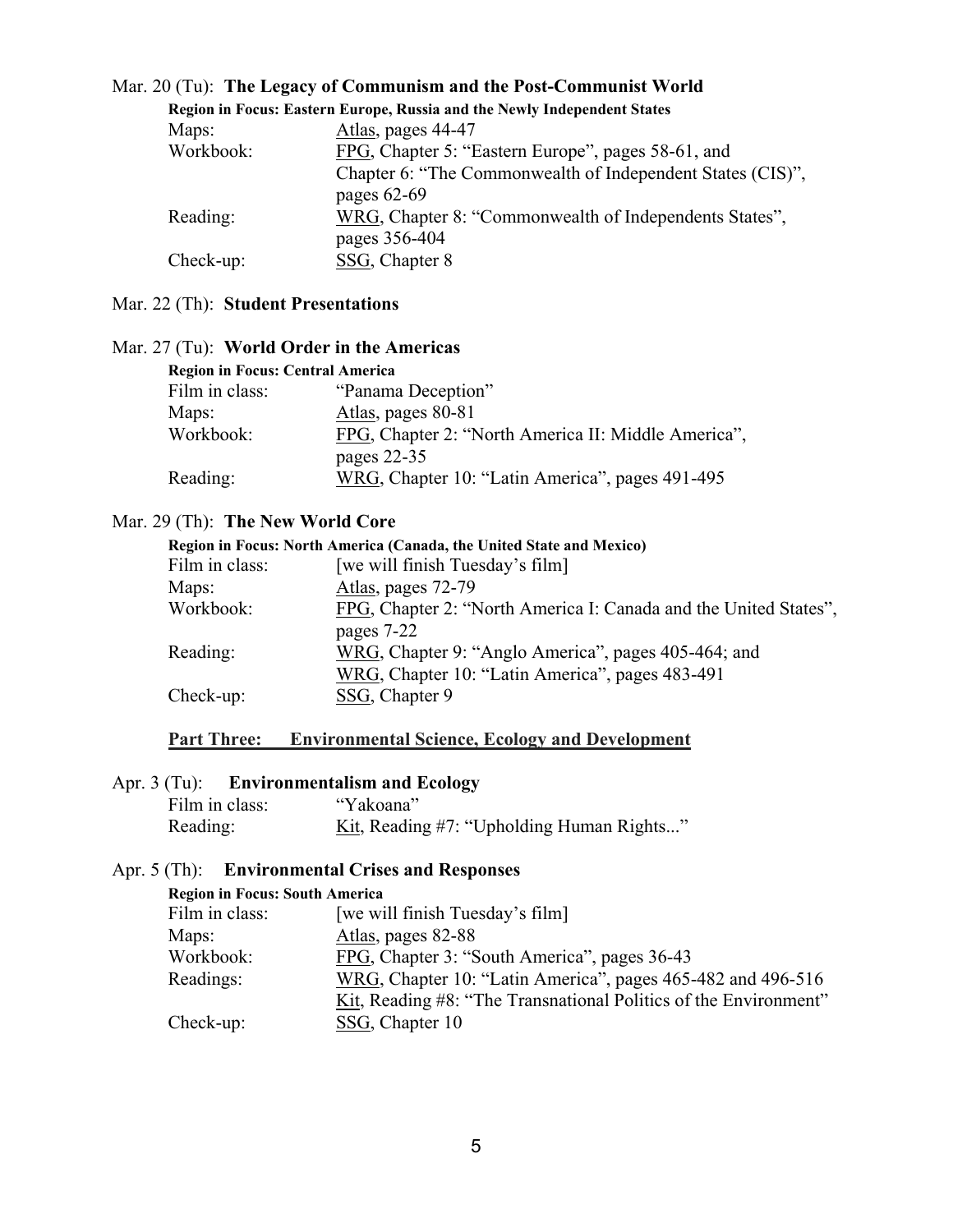#### Apr. 10 (Tu): **Global Warming and the Hole in the O-Zone**

| Readings: | WRG, pages 37-41 and 70                   |
|-----------|-------------------------------------------|
|           | Kit, Readings #9, #10 and #11             |
| Handout:  | Role-Playing Assignments for next Tuesday |

#### *Easter Break*

Apr. 17 (Tu): **Role-Playing Exercise** 

 **Region in Focus: South Asia**

*Students will engage in a role-playing scenario, acting out parts assigned to them the previous week. The scenario will have several different possible outcomes.* 

 *\*DUE:* Written Report

|                                    | Apr. 19 (Th): Film & Discussion: "Narmada: A Valley Rises" |  |
|------------------------------------|------------------------------------------------------------|--|
| <b>Region in Focus: South Asia</b> |                                                            |  |
|                                    | Film: "Narmada: A Valley Rises"                            |  |
| Maps:                              | Atlas, page 53                                             |  |
| Reading:                           | WRG, Chapter 5: "Southern Asia", pages 184-225             |  |
| Check-up:                          | SSG, Chapter 5                                             |  |

- Apr. 24 (Tu): **Mega-Development Projects: Global Finance and Local Resistance Region in Focus: Central America** Reading: Kit, Reading #12: "Revolution in the Rainforest"
- Apr. 26 (Tu): **Debt, Development & the Four Giants: the IMF, World Bank, WTO and UN** Reading: Kit, Reading #13: "Policing Countries..."

|                                                                 |  | May 1 (Th): What is 'Development'? Issues and Theories       |
|-----------------------------------------------------------------|--|--------------------------------------------------------------|
| Region in Focus: Australia, New Zealand and the Pacific Islands |  |                                                              |
| Maps:                                                           |  | Atlas, pages 58-63                                           |
| Workbook:                                                       |  | FPG, Chapter 9: "Australia and New Zealand", pages 90-92 and |
|                                                                 |  | Chapter 10: "Islands and Oceans", pages 93-98                |
| Readings:                                                       |  | WRG, Chapter 11: "South Pacific", pages 528-560              |
|                                                                 |  | Kit, Reading #14: "Winners and Losers"                       |

May 3 (Tu): **Review of the Course since the Mid Term**

*\*Students will hand in Fundamental Place-Name Geography texts*

[Date TBA] **Final Exam, [time TBA]**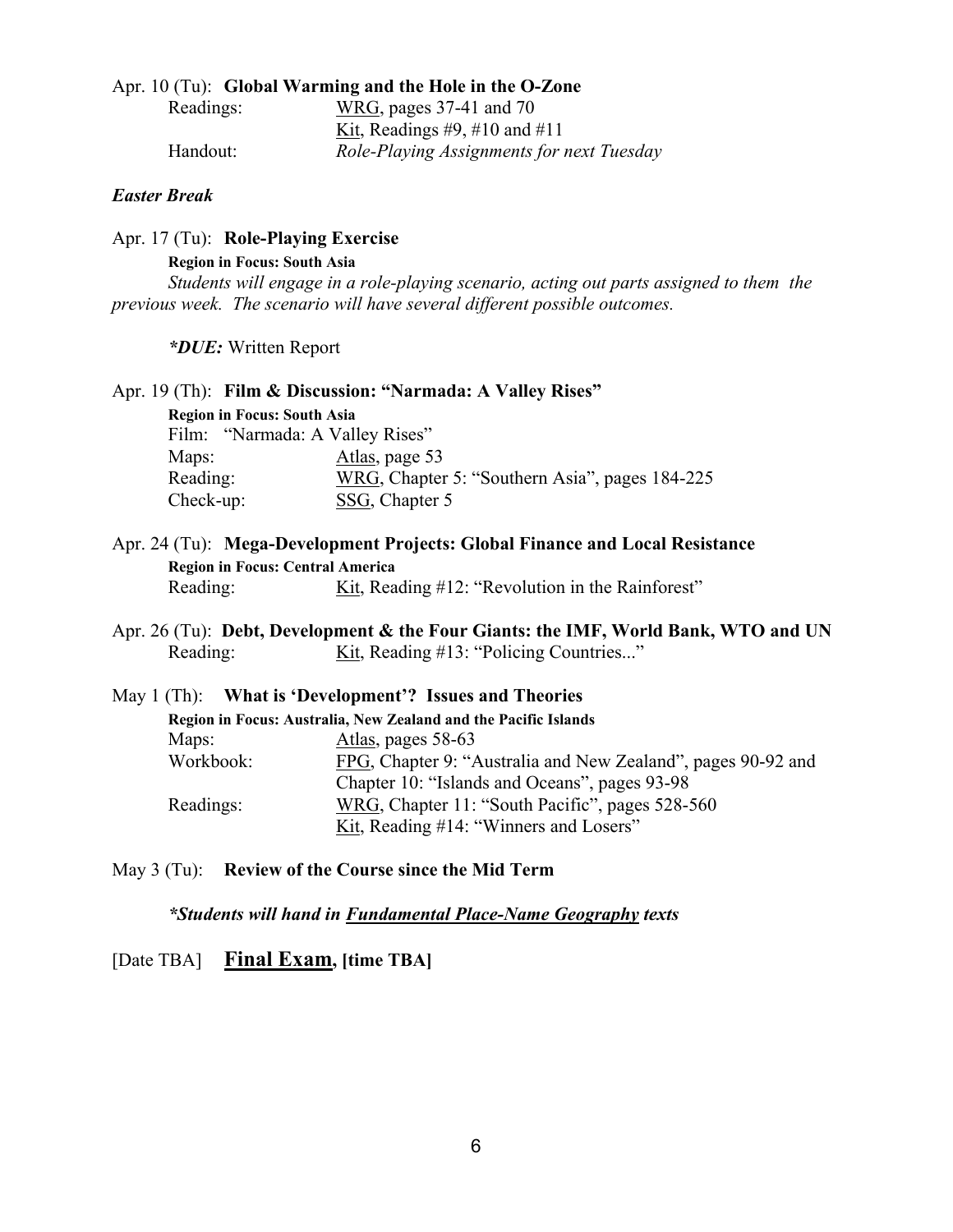# **World Regional Geography**

International Studies 115 University of Dubuque - Fall 2000

### POLICIES & ASSIGNMENTS  $\mathcal{L}_\mathcal{L} = \{ \mathcal{L}_\mathcal{L} = \{ \mathcal{L}_\mathcal{L} = \{ \mathcal{L}_\mathcal{L} = \{ \mathcal{L}_\mathcal{L} = \{ \mathcal{L}_\mathcal{L} = \{ \mathcal{L}_\mathcal{L} = \{ \mathcal{L}_\mathcal{L} = \{ \mathcal{L}_\mathcal{L} = \{ \mathcal{L}_\mathcal{L} = \{ \mathcal{L}_\mathcal{L} = \{ \mathcal{L}_\mathcal{L} = \{ \mathcal{L}_\mathcal{L} = \{ \mathcal{L}_\mathcal{L} = \{ \mathcal{L}_\mathcal{$

**Grading Policy**: Grades in this class are based upon a point system. You will be given both letter grades and point scores for each assignment. Your final grade will be derived from your performance in all the areas of the class, and based on your composite scores. The grading scale is 90-100 for an A, 80-19 for a B, 70-79 for a C, 60-69 for a D, and 59 or below for an F. Short quizzes will be given on most Thursdays. A review will be held before each of the two exams.

**Attendance and Participation (10%)** - Attendance will be taken daily, and will count towards half of your Attendance and Participation score. Excused absences will be granted by request only, where there is a valid reason for the absence. Excused absences will not affect your attendance score either positively or negatively. The other half will be a letter mark given to you based upon your *performance* in class. Performance means coming to class having read the assignments and being an active participant in the discussion, including asking questions.

**Quizzes** (10%) - Occasional quizzes will be given unannounced on Thursdays. There will be at least four (4) quizzes given during the term. Each quiz will have 5-10 questions about the assigned readings for that week.

**Workbook Assignments (20%)** - You will be expected to complete the assignments in your *Fundamental Place-Name Geography* text. You may work in pairs or groups outside of class to complete these assignments, but the answers to the questions in the book should be in your own handwriting. You will periodically be expected to hand in your workbook for evaluation.

**Short Assignments (10%)** - During the course, you will complete at least four (4) short assignments, as assigned by your instructor. At the end of each chapter in your *Student Study Guide* you will find a number of web-based assignments, when you are assigned one of these assignments as a short assignment, be ready to tell the next meeting of the class the answer(s) you found to the question by checking the website given.

**Role-Playing Exercize** - You will be assigned a part in a fictional scenario that will be acted out in class. You will receive a written description of your part, and possibly some other materials to work with. Please try to stay somewhat serious about your part, but don't worry about your "acting" skills. Your instructions will come with a set of objectives, and you should simply try to attain those objectives.

**Student Study Guide**: Your student study guide will not be handed in or graded. We will be using it in class on occasion as an exercize in testing what you have learned. Therefore, please listen carefully for instructions on which sections of the study guide **not** to complete before class time, so that those sections remain blank when we are using them for group self-evaluation.

**Extra Credit** - Extra Credit assignments are possible. See your instructor.